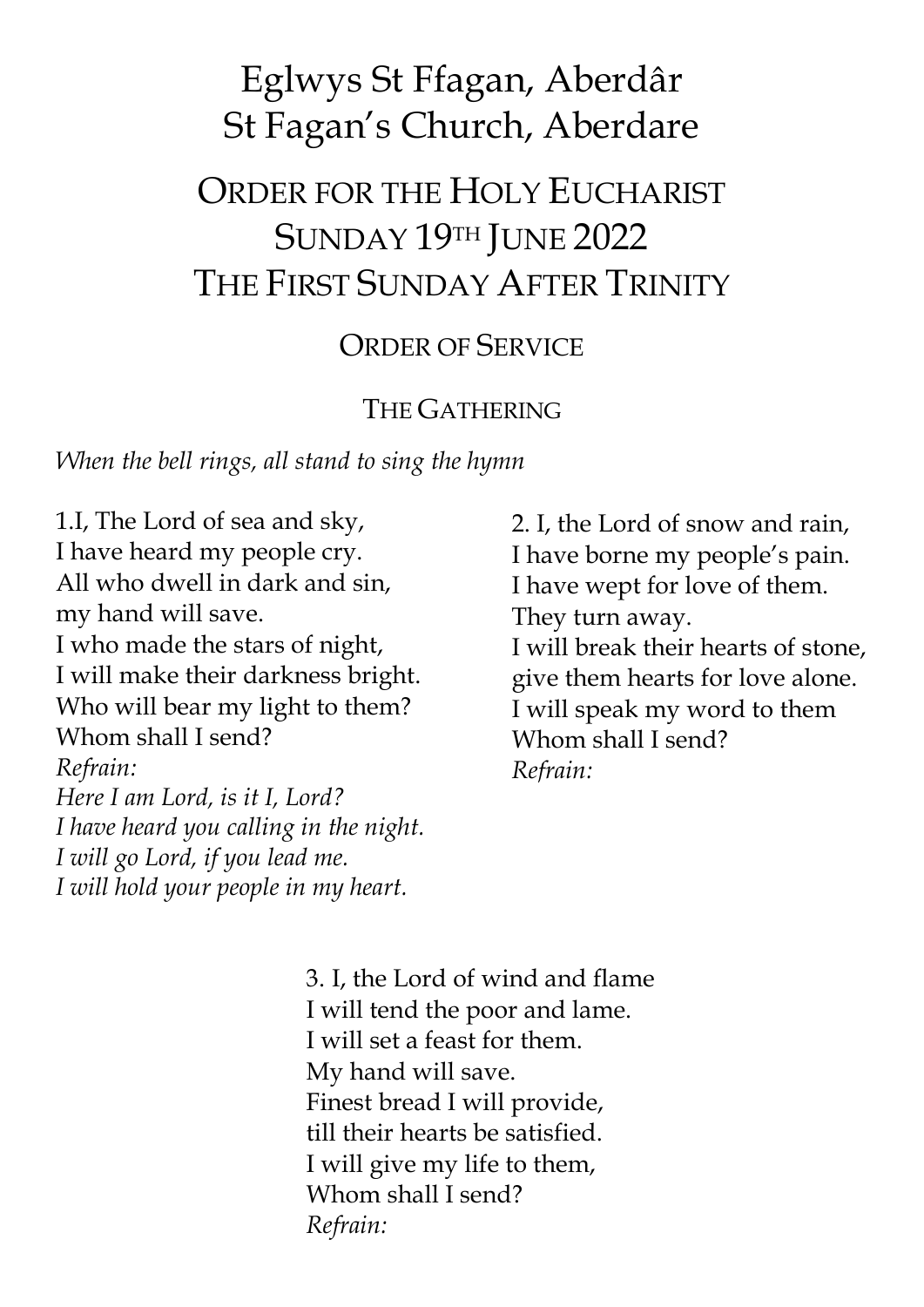#### THE GREETING

In the name of the Father, and of the Son, and of the Holy Spirit. **Amen.** Grace and peace be with you. **And keep you in the love of Christ. Amen**

*The priest may offer some informal words of welcome, after which all say*

**Heavenly Father, all hearts are open to you. No secrets are hidden from you. Purify us with the fire of your Holy Spirit that we may love and worship you faithfully, through Jesus Christ our Lord. Amen.**

### THE KYRIES

*All sing* **Lord, have mercy. Lord, have mercy. Christ, have mercy. Christ, have mercy. Lord, have mercy. Lord, have mercy.**

### CONFESSION AND ABSOLUTION

*The priest invites the people to confess their sins, after which all say*

**Heavenly Father, we have sinned in thought, word and deed, and have failed to do what we ought to have done. We are sorry and truly repent. For the sake of your Son Jesus Christ who died for us, forgive us all that is past and lead us in his way to walk as children of light. Amen.**

Almighty God, who forgives all who truly repent, have mercy on you and set you free from sin, strengthen you in goodness and keep you in eternal life; through Jesus Christ our Lord. **Amen.**

*All sing*

### GLORIA IN EXCELSIS

**Glory be to God in heaven, peace to those who love him well; on the earth let all his people speak his grace, his wonders tell: Lord, we praise you for your glory, mighty Father, heaven's king; hear our joyful adoration and accept the thanks we bring.**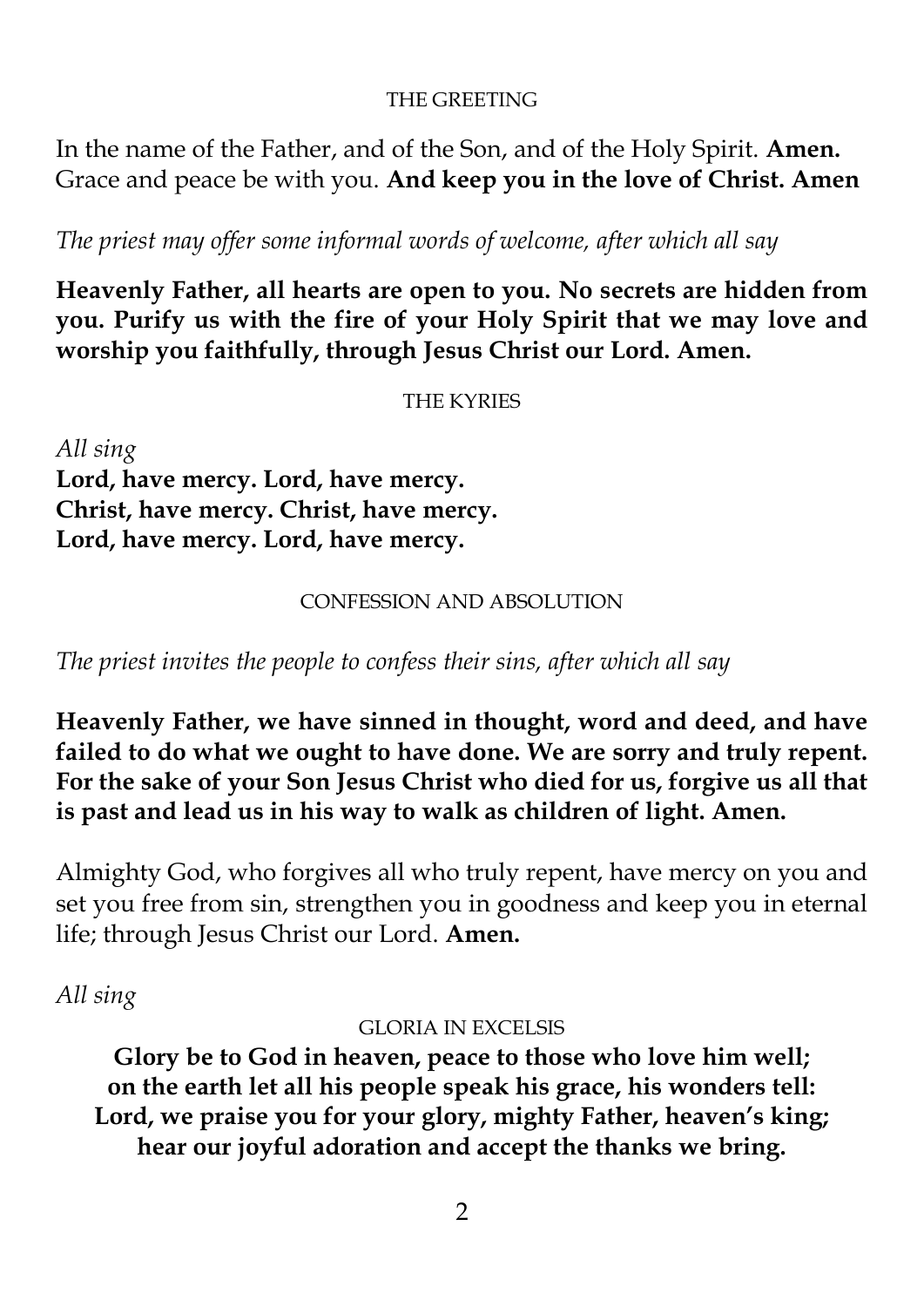# **Only Son of God the Father, Lamb who takes our sin away, now with God in triumph seated for your mercy, Lord, we pray: Jesus Christ, most high and holy, Saviour, you are God alone in the glory of the Father with the Spirit: Three-in-One!**

# THE LITURGY OF THE WORD

### THE COLLECT

Let us pray:

God, the strength of all those who put their trust in you, mercifully accept our prayers and, because through the weakness of our mortal nature we can do no good thing without you, grant us the help of your grace, that in the keeping of your commandments we may please you both in will and deed; through Jesus Christ your Son our Lord, who is alive and reigns with you, in the unity of the Holy Spirit, one God, now and for ever. **Amen.**

*All sit*

### FIRST READING

*God is addressing his people after they began returning to Judah from exile in Babylon in the 530s BC. Those who have turned from his ways will be punished, while those who have remained faithful to God will inherit the land.*

A reading from the book of Isaiah.

I was ready to be sought out by those who did not ask, to be found by those who did not seek me. I said, 'Here I am, here I am', to a nation that did not call on my name. I held out my hands all day long to a rebellious people, who walk in a way that is not good, following their own devices; a people who provoke me to my face continually, sacrificing in gardens and offering incense on bricks; who sit inside tombs, and spend the night in secret places; who eat swine's flesh, with broth of abominable things in their vessels; who say, 'Keep to yourself, do not come near me, for I am too holy for you.' These are a smoke in my nostrils, a fire that burns all day long. See, it is written before me: I will not keep silent, but I will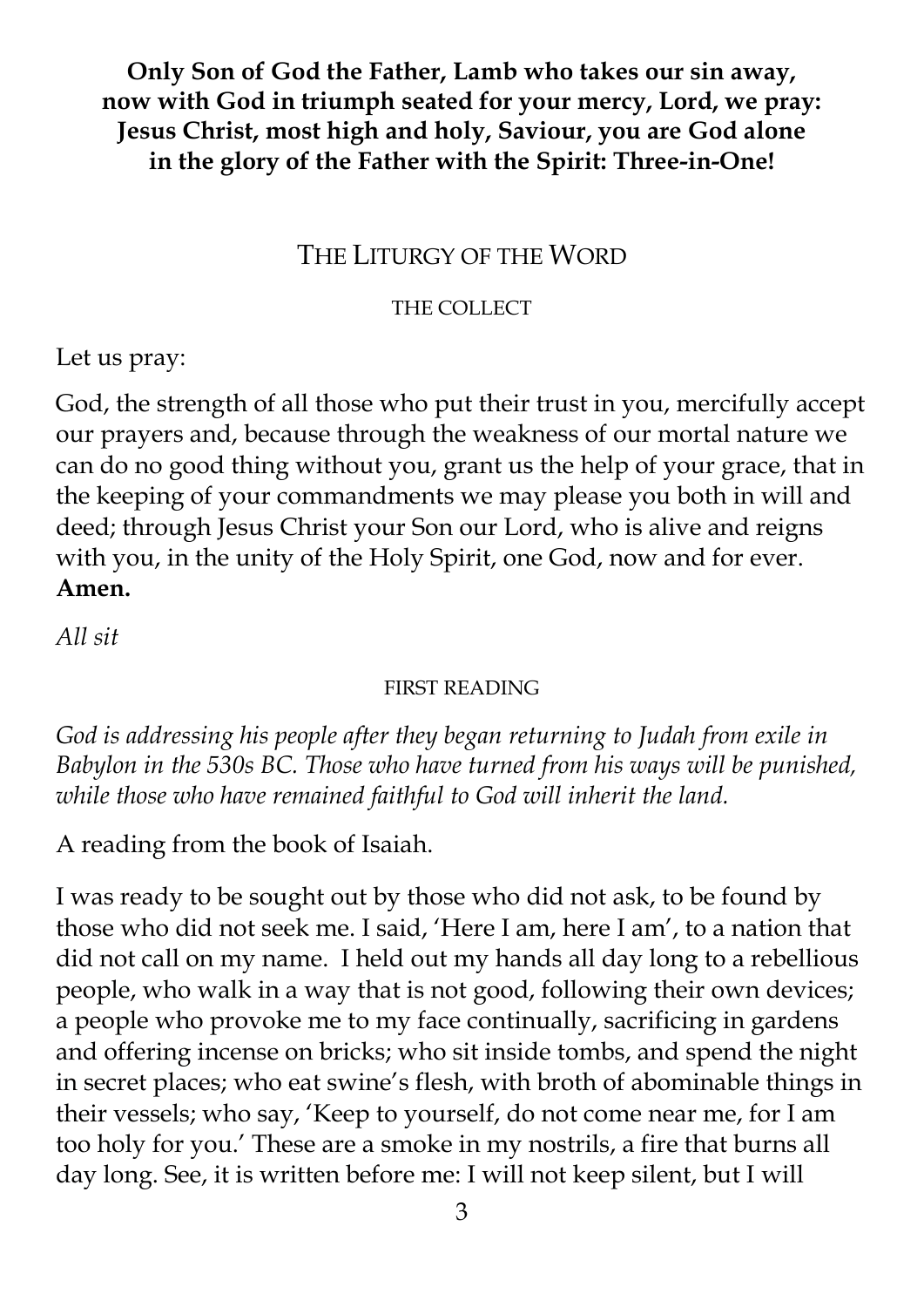repay; I will indeed repay into their laps their iniquities and their ancestors' iniquities together, says the LORD; because they offered incense on the mountains and reviled me on the hills, I will measure into their laps full payment for their actions. Thus says the LORD: As the wine is found in the cluster, and they say, 'Do not destroy it, for there is a blessing in it', so I will do for my servants' sake, and not destroy them all. I will bring forth descendants from Jacob, and from Judah inheritors of my mountains; my chosen shall inherit it, and my servants shall settle there. *(Isaiah 65.1-9)*

This is the word of the Lord. **Thanks be to God.**

#### PSALM

### *All say together*

As a deer longs for flowing streams, so my soul longs for you, O God. My soul thirsts for God, for the living God. When shall I come and behold the face of God? My tears have been my food day and night, while people say to me continually, 'Where is your God?' These things I remember, as I pour out my soul: how I went with the throng, and led them in procession to the house of God, with glad shouts and songs of thanksgiving, a multitude keeping festival. Why are you cast down, O my soul, and why are you disquieted within me? Hope in God; for I shall again praise him, my help and my God. My soul is cast down within me; therefore I remember you from the land of Jordan and of Hermon, from Mount Mizar. Deep calls to deep at the thunder of your cataracts; all your waves and your billows have gone over me. By day the LORD commands his steadfast love, and at night his song is with me, a prayer to the God of my life. I say to God, my rock, 'Why have you forgotten me? Why must I walk about mournfully because the enemy oppresses me?' As with a deadly wound in my body, my adversaries taunt me, while they say to me continually, 'Where is your God?' Why are you cast down, O my soul, and why are you disquieted within me? Hope in God; for I shall again praise him, my help and my God. *(Psalm 42)*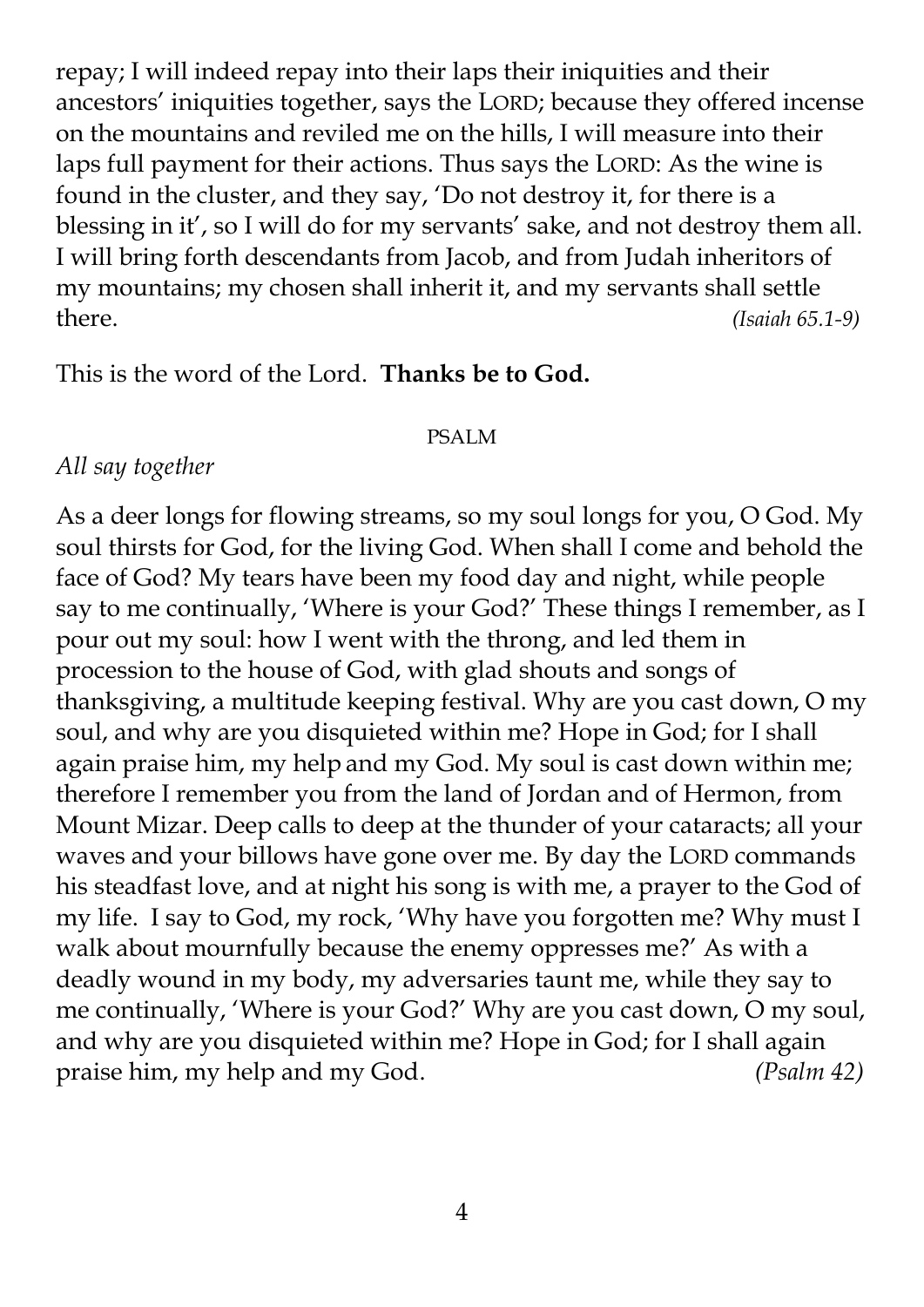#### SECOND READING

*Paul writes of the difference Jesus makes to all. Previously only those who kept the Law (that is, observant Jews) were part of God's family. Thanks to Christ, all can now have access to the Father: Jew, Gentile, slave, free, male, female.*

A reading from the Letter to the Galatians

Now before faith came, we were imprisoned and guarded under the law until faith would be revealed. Therefore the law was our disciplinarian until Christ came, so that we might be justified by faith. But now that faith has come, we are no longer subject to a disciplinarian, for in Christ Jesus you are all children of God through faith. As many of you as were baptized into Christ have clothed yourselves with Christ. There is no longer Jew or Greek, there is no longer slave or free, there is no longer male and female; for all of you are one in Christ Jesus. And if you belong to Christ, then you are Abraham's offspring, heirs according to the promise. *(Galatians 3. 23-29)*

This is the word of the Lord. **Thanks be to God.**

# *All stand to sing*

**Alleluia, Alleluia, give thanks to the risen Lord Alleluia, alleluia, give praise to His name. Jesus is Lord of all the earth, he is the King of creation. Alleluia, Alleluia, give thanks to the risen Lord Alleluia, alleluia, give praise to His name.**

### HOLY GOSPEL

The Lord be with you: **and also with you.**

Listen to the Gospel of Christ according to St Luke. **Glory to you, O Lord.**

*Jesus and his disciples arrive in Gerasa, a city which is a day's walk east of the Jordan—in Gentile territory. Jesus transforms the man from being an outcast to being a member of the community. The man then becomes a missionary to the people of the city.*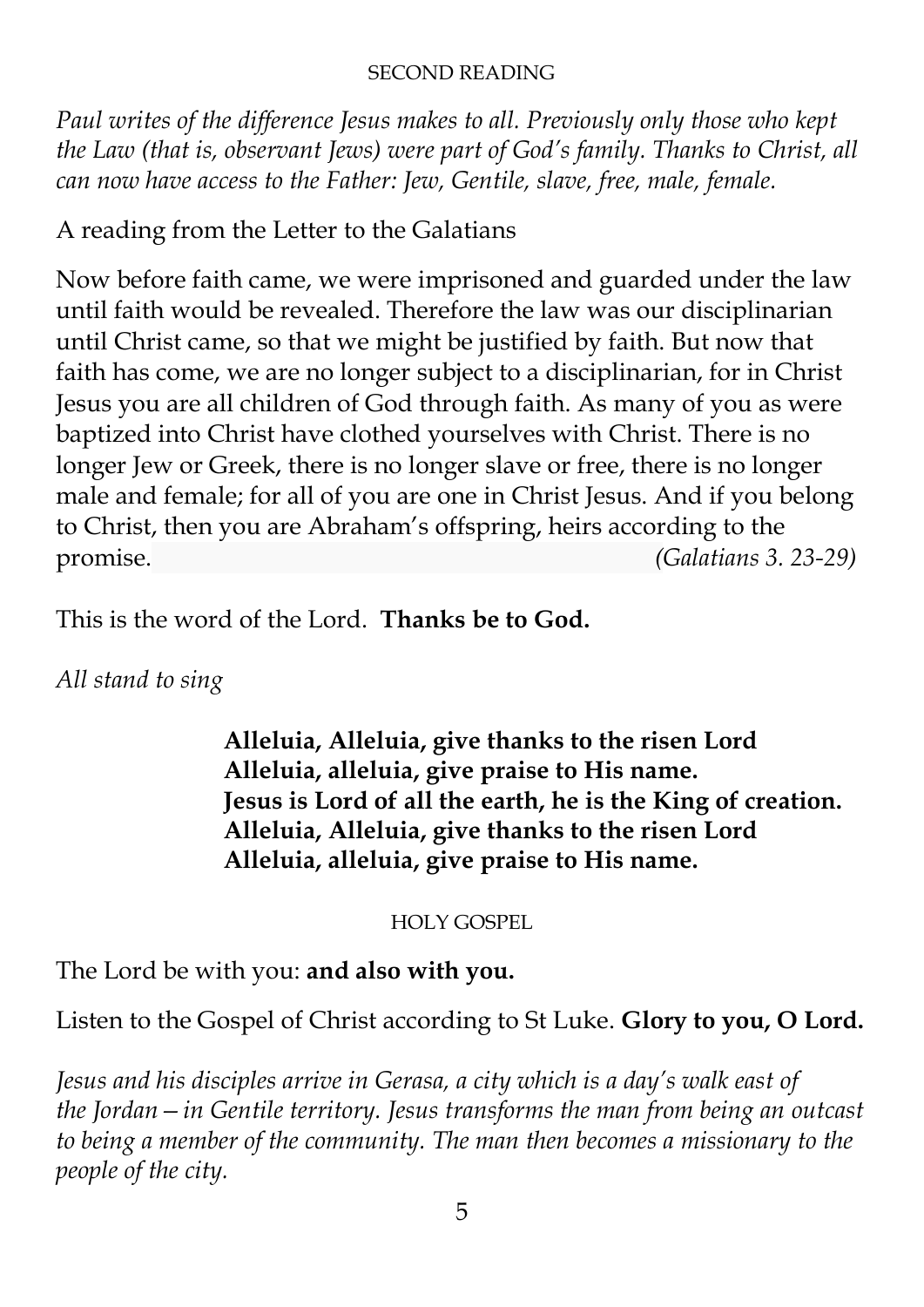Then they arrived at the country of the Gerasenes, which is opposite Galilee. As he stepped out on land, a man of the city who had demons met him. For a long time he had worn no clothes, and he did not live in a house but in the tombs. When he saw Jesus, he fell down before him and shouted at the top of his voice, 'What have you to do with me, Jesus, Son of the Most High God? I beg you, do not torment me' - for Jesus had commanded the unclean spirit to come out of the man. (For many times it had seized him; he was kept under guard and bound with chains and shackles, but he would break the bonds and be driven by the demon into the wilds.) Jesus then asked him, 'What is your name?' He said, 'Legion'; for many demons had entered him. They begged him not to order them to go back into the abyss. Now there on the hillside a large herd of swine was feeding; and the demons begged Jesus to let them enter these. So he gave them permission. Then the demons came out of the man and entered the swine, and the herd rushed down the steep bank into the lake and was drowned. When the swineherds saw what had happened, they ran off and told it in the city and in the country. Then people came out to see what had happened, and when they came to Jesus, they found the man from whom the demons had gone sitting at the feet of Jesus, clothed and in his right mind. And they were afraid. Those who had seen it told them how the one who had been possessed by demons had been healed. Then all the people of the surrounding country of the Gerasenes asked Jesus to leave them; for they were seized with great fear. So he got into the boat and returned. The man from whom the demons had gone begged that he might be with him; but Jesus sent him away, saying, 'Return to your home, and declare how much God has done for you.' So he went away, proclaiming throughout the city how much Jesus had done for him.

*(Luke 8. 26-39)*

This is the gospel of the Lord. **Praise to you, O Christ.**

*All sit*

#### **SERMON**

*All stand to say:*

#### NICENE CREED

**We believe in one God, the Father, the almighty, maker of heaven and earth, of all that is, seen and unseen. We believe in one Lord, Jesus Christ, the only Son of God, eternally begotten of the Father, God from**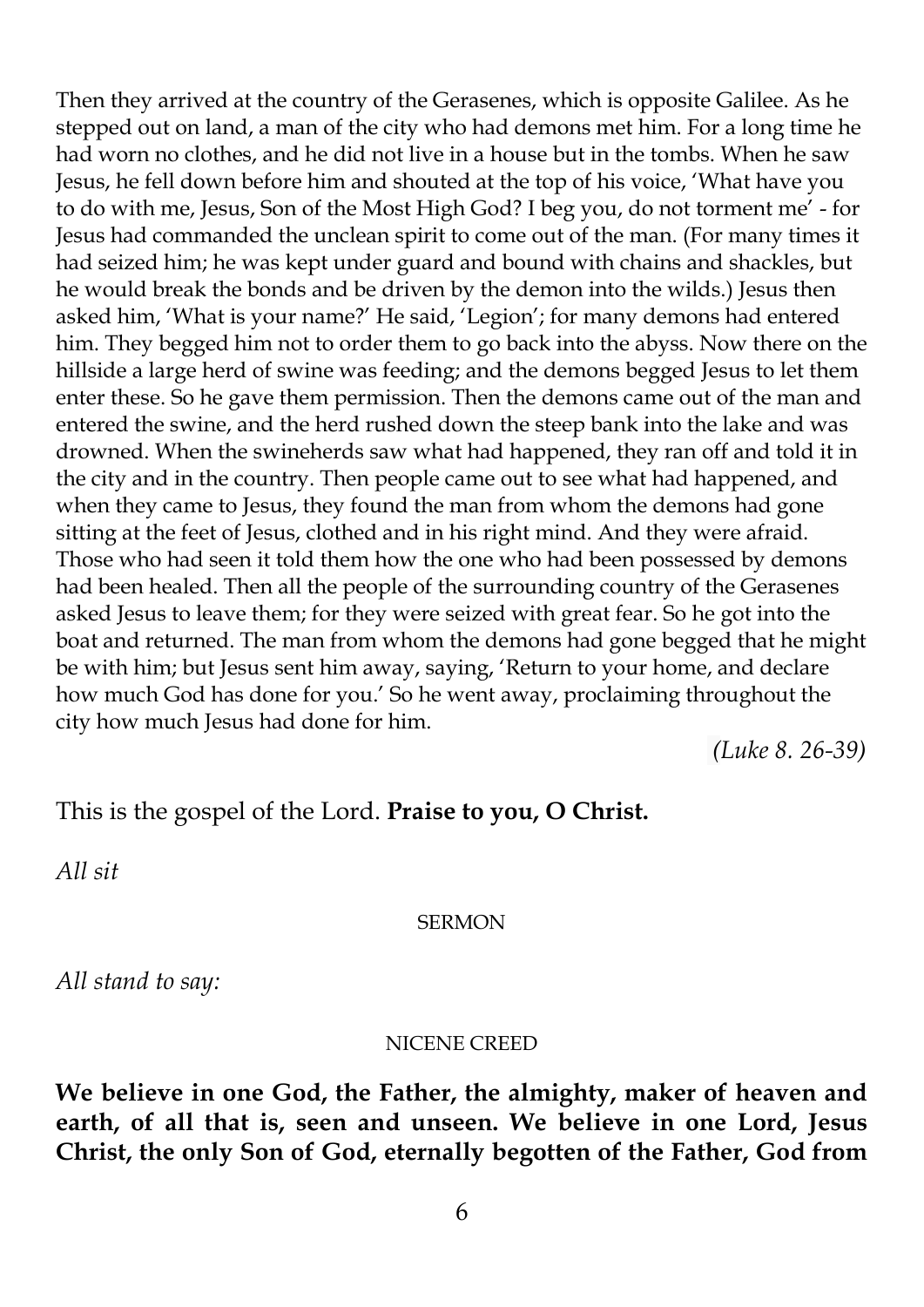**God, Light from Light, true God from true God, begotten, not made, of one Being with the Father. Through him all things were made. For us and for our salvation he came down from heaven; by the power of the Holy Spirit he became incarnate from the Virgin Mary, and was made man. For our sake he was crucified under Pontius Pilate; he suffered death and was buried. On the third day he rose again in accordance with the Scriptures; he ascended into heaven and is seated at the right hand of the Father. He will come again in glory to judge the living and the dead, and his kingdom will have no end. We believe in the Holy Spirit, the Lord, the giver of life, who proceeds from the Father and the Son, who with the Father and the Son is worshipped and glorified, who has spoken through the prophets. We believe in one holy catholic and apostolic Church. We acknowledge one baptism for the forgiveness of sins. We look for the resurrection of the dead, and the life of the world to come. Amen.**

*All sit*

#### PRAYERS OF INTERCESSION

*During which the following response may be used* Lord, in your mercy: **Hear our prayer.**

*At the end:* Merciful Father: **accept these prayers, for the sake of your son, our saviour Jesus Christ. Amen.**

#### PRAYER OF HUMBLE ACCESS

*All say* 

**We do not presume to come to this your table, merciful Lord, trusting in our own righteousness, but in your manifold and great mercies. We are not worthy so much as to gather up the crumbs under your table. But you are the same Lord whose nature is always to have mercy. Grant us therefore, gracious Lord, so to eat the flesh of your dear Son Jesus Christ and to drink his blood, that we may evermore dwell in him, and he in us. Amen.**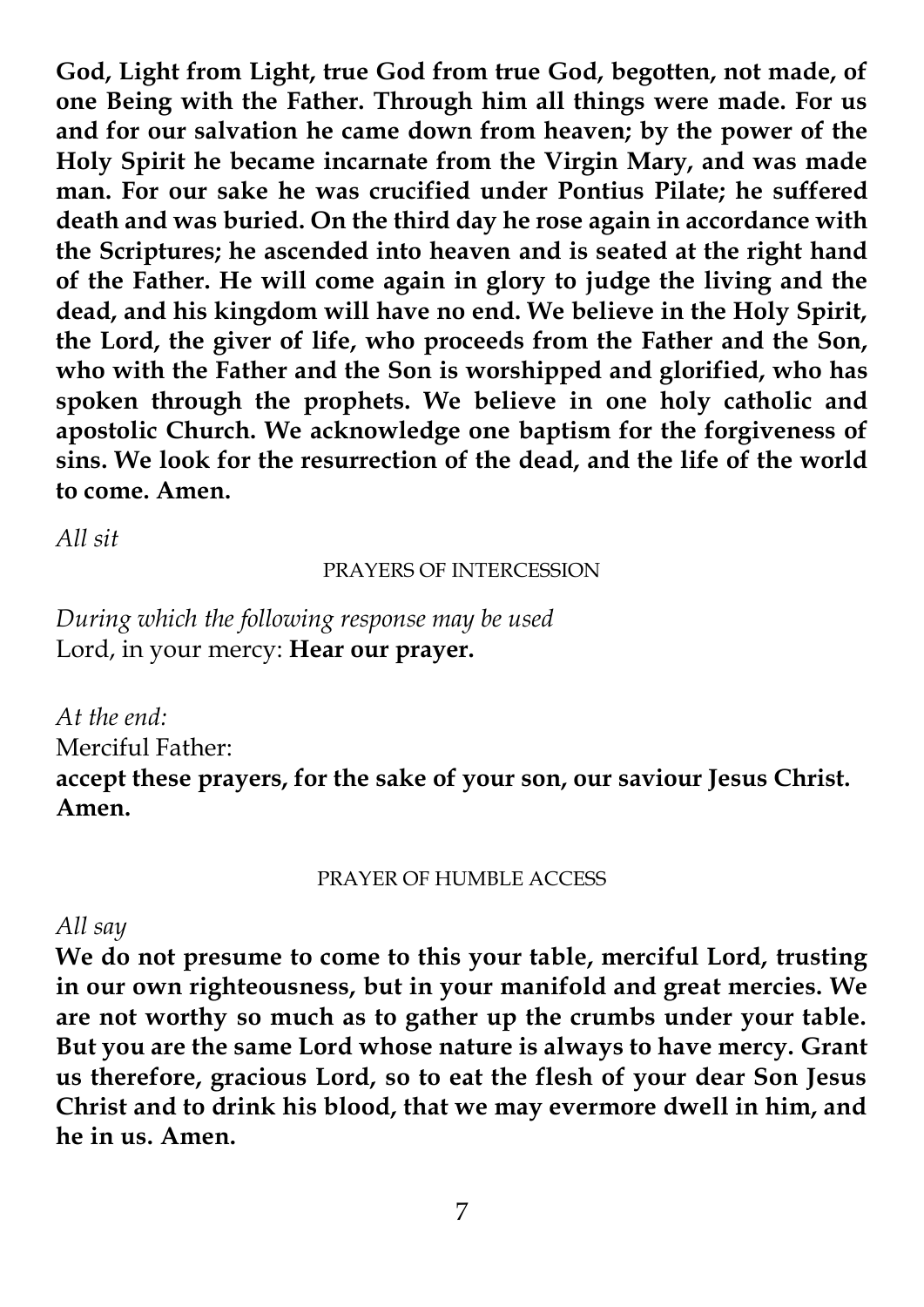# THE LITURGY OF THE SACRAMENT

### THE PEACE

# *The priest introduces the peace and then says*

The peace of the Lord be with you always: **and also with you.** Let us offer one another a sign of peace.

*All may exchange a sign of peace; please do so without moving from your seat During the preparation of the altar, all sing the following hymn:*

1.Brother, sister let me serve you, let me be as Christ to you; pray that I may have the grace to let you be my servant too.

3.I will hold the Christ-light for you in the night-time of your fear; I will hold my hand out to you, speak the peace you long to hear.

5.When we sing to God in heaven we shall find such harmony, born of all we've known together of Christ's love and agony.

2.We are pilgrims on a journey and companions on the road; we are here to help each other walk the mile and bear the load.

4.I will weep when you are weeping; when you laugh I'll laugh with you; I will share your joy and sorrow till we've seen this journey through.

6.Brother, sister let me serve you, let me be as Christ to you; pray that I may have the grace to let you be my servant too.

### THE THANKSGIVING

Blessed are you, Lord, God of all creation. Through your goodness we have this bread to offer, which earth has given and human hands have made. It will become for us the bread of life. **Blessed be God for ever.**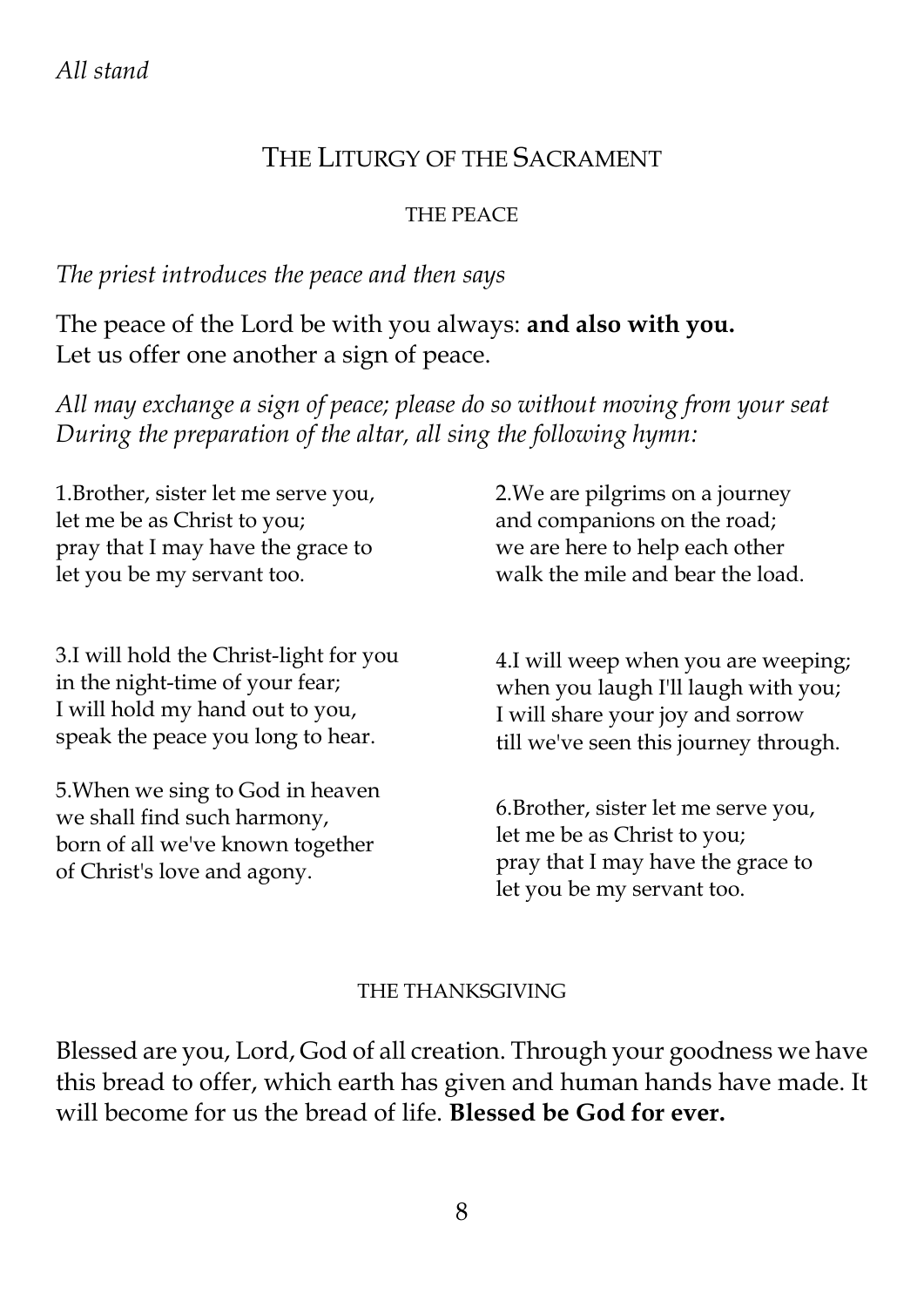Blessed are you, Lord, God of all creation. Through your goodness we have this wine to offer, fruit of the vine and work of human hands. It will become our spiritual drink. **Blessed be God for ever.**

### EUCHARISTIC PRAYER

# The Lord be with you: **and also with you.**

Lift up your hearts: **we lift them to the Lord.**

# Let us give thanks to the Lord our God: **it is right to give our thanks and praise.**

It is indeed right, it is our duty and our joy at all times and in all places to give you thanks and praise, holy Father, heavenly King, almighty, everlasting God, through Jesus Christ your only Son our Lord. You reveal your glory as the glory of your Son and the Holy Spirit: three persons equal in majesty, undivided in splendour, one Lord, one God, ever to be worshipped and adored. Therefore with angels and archangels and with all the company of heaven we proclaim your great and glorious name, for ever praising you and saying:

# **Holy, holy, holy Lord, God of power and might, heaven and earth are full of your glory. Hosanna in the highest.**

**Blessed is he who comes in the name of the Lord. Hosanna in the highest.**

# *All sit*

Hear us, heavenly Father, through Jesus Christ your Son our Lord. Through him accept our sacrifice of praise, and grant that, by the power of your Spirit, these gifts of bread and wine may be for us his body and his blood; who in the same night that he was betrayed took bread and gave you thanks; he broke it and gave it to his disciples, saying, Take, eat; this is my body which is given for you.

Do this in remembrance of me.

In the same way, after supper, he took the cup and gave you thanks; he gave it to them, saying,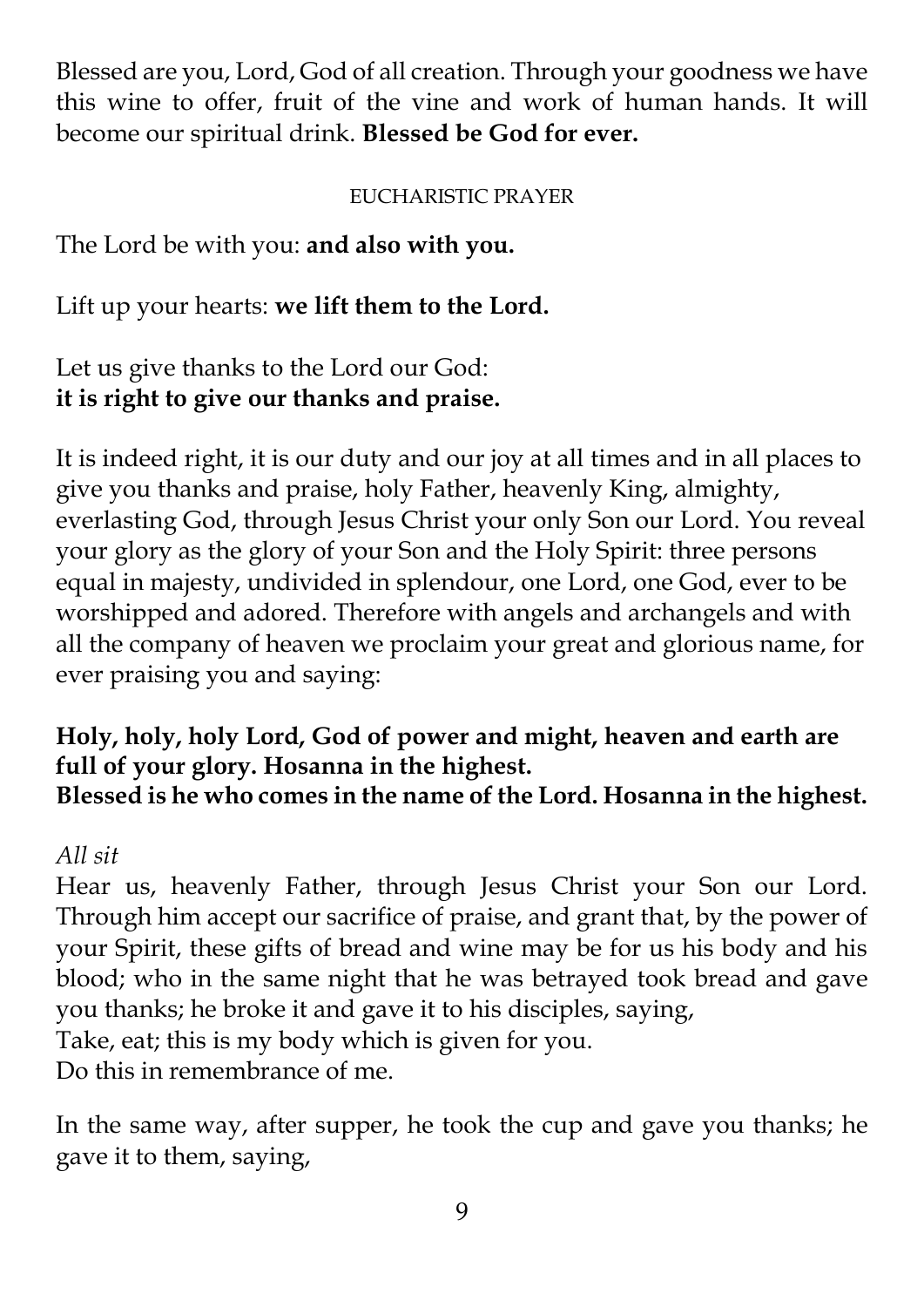Drink from this, all of you; for this is my blood of the new covenant which is shed for you and for many for the forgiveness of sins. Do this, as often as you drink it, in remembrance of me.

# Let us proclaim the mystery of faith: **Christ has died. Christ is risen. Christ will come in glory.**

Therefore, Father, remembering the saving death and resurrection of your Son we offer to you in thanksgiving this bread and this cup, your gifts to us, and we thank you for counting us worthy to stand in your presence and serve you. Send your Holy Spirit upon all of us who share this bread and this cup. Strengthen our faith, make us one and welcome us and all your people into the glorious kingdom of your Son. Through him, with him, in him, in the unity of the Holy Spirit, all honour and glory are yours, almighty Father, for ever and ever. **Amen.**

*Silence is kept*

# THE LORD'S PRAYER

As our Saviour taught us, we boldly pray:

**Our Father, who art in heaven, hallowed be thy name, thy kingdom come, thy will be done, on earth as it is in heaven. Give us this day our daily bread. And forgive us our trespasses as we forgive those who trespass against us. And lead us not into temptation, but deliver us from evil. For thine is the kingdom, the power and the glory, for ever and ever. Amen.**

BREAKING OF THE BREAD

*The priest breaks the consecrated bread and says:*

We break this bread to share in the body of Christ. **Though we are many, we are one body for we all share in one bread.**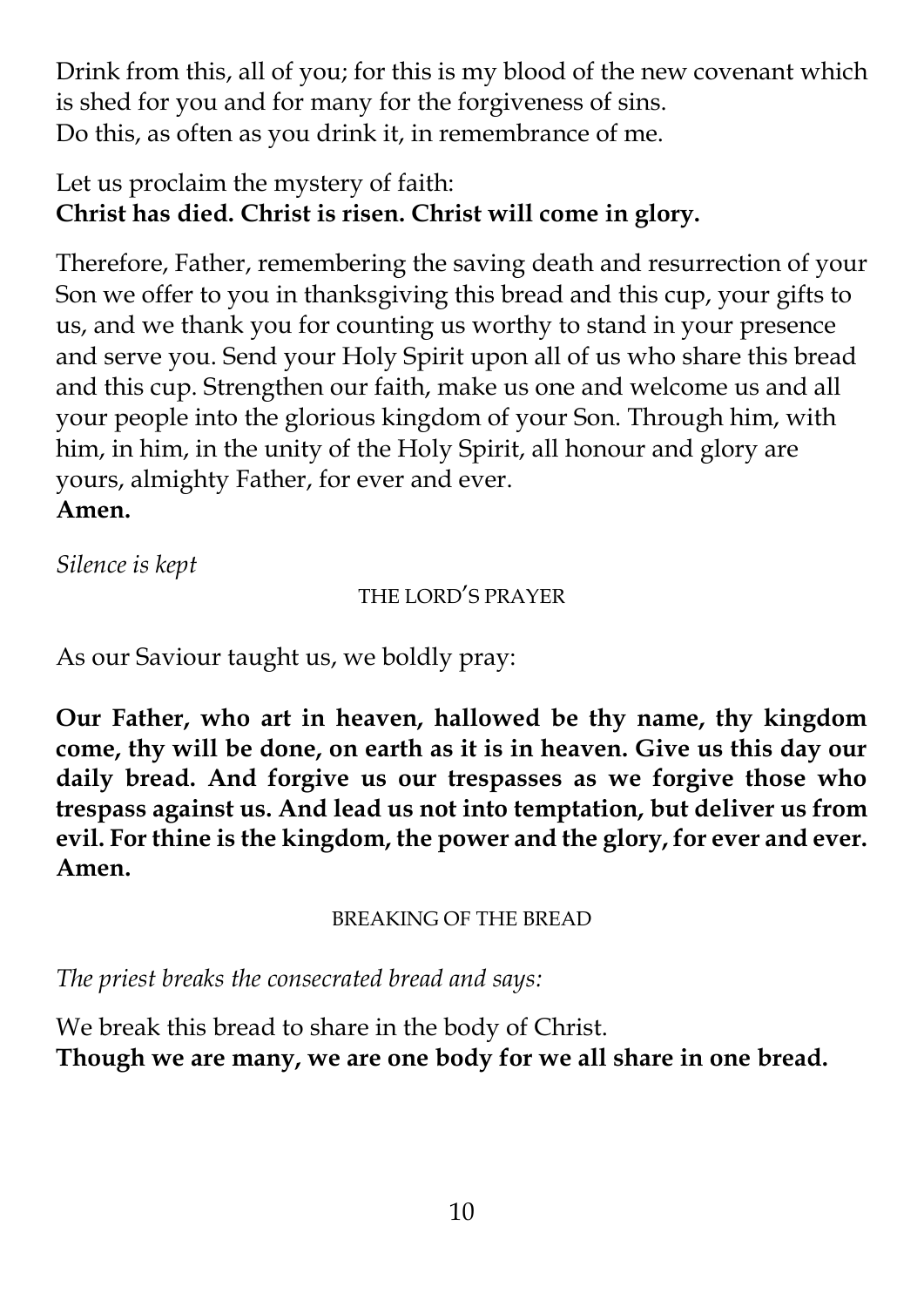#### AGNUS DEI

*All sing:*

**Lamb of God, you take away the sins of the world: have mercy on us. Lamb of God, you take away the sins of the world: have mercy on us. Lamb of God, you take away the sins of the world: grant us peace.**

### THE COMMUNION

Jesus is the Lamb of God who takes away the sins of the world. Happy are those who are called to his supper.

**Lord, I am not worthy to receive you, but only say the word and I shall be healed.**

*Please follow the directions of the wardens to come forward to receive Holy Communion or a blessing.*

### COMMUNION HYMNS

1.I need thee every hour, Most gracious Lord; No tender voice like Thine Can peace afford. *Refrain: I need Thee, oh, I need Thee; Every hour I need Thee; Oh, bless me now, my Saviour! I come to Thee.*

2. I need thee every hour; stay thou near by; temptations lose their pow'r when thou art nigh. *Refrain*

3.I need thee every hour, In joy or pain; Come quickly and abide, Or life is vain. *Refrain*

4.I need thee every hour, teach me thy will; and thy rich promises In me fulfil. *Refrain*

5.I need thee every hour, most Holy One; Oh, make me Thine indeed, Thou blessèd Son. *Refrain*

*All remain seated for the notices, then all stand*

# THE SENDING OUT

Give thanks to the Lord for he is gracious: **his love is everlasting.**